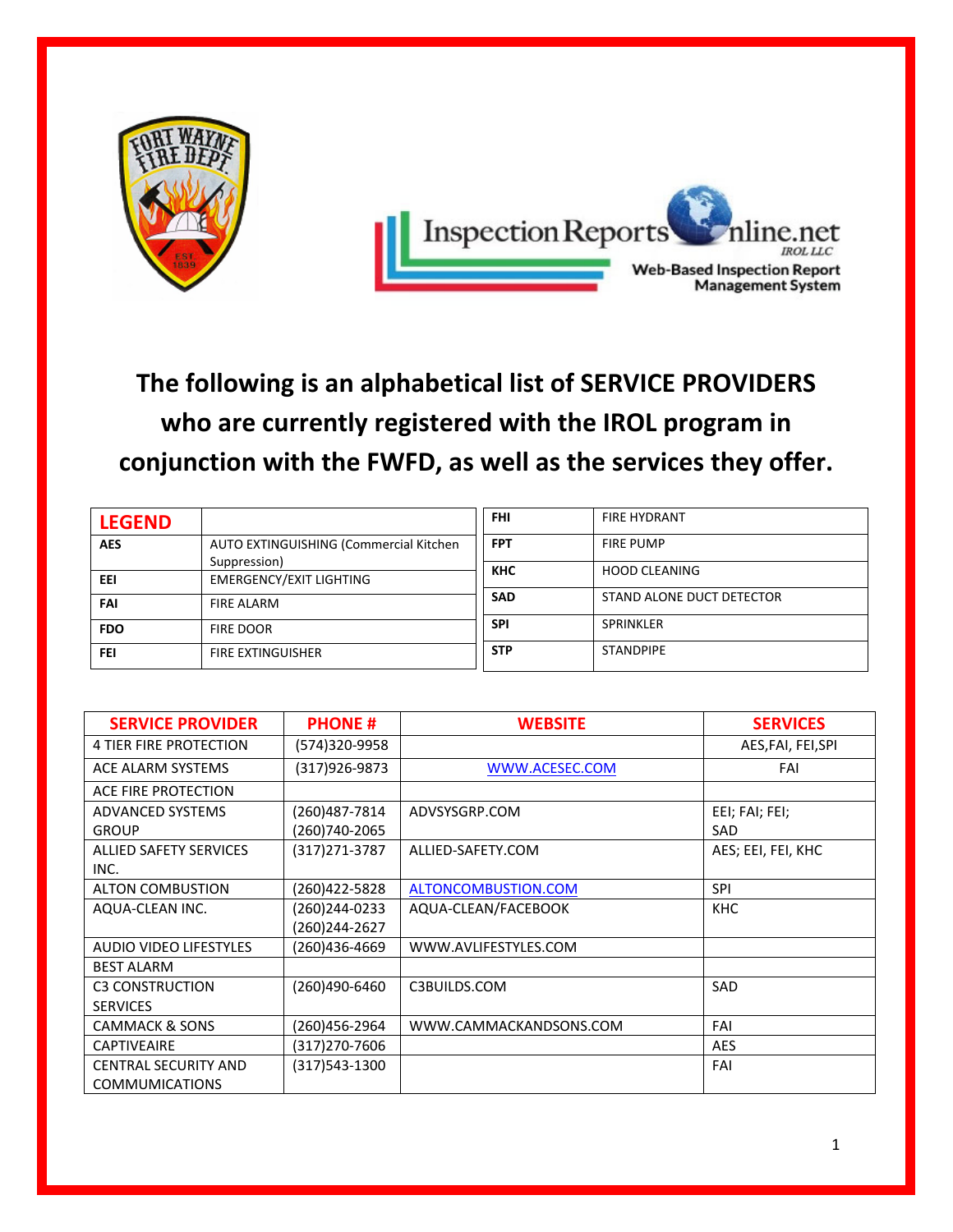| <b>SERVICE PROVIDER</b>                                     | <b>PHONE#</b>                  | <b>WEBSITE</b>                           | <b>SERVICES</b>                                |
|-------------------------------------------------------------|--------------------------------|------------------------------------------|------------------------------------------------|
| COE HEATING & AIR<br>CONDITIONING INC.                      | (260) 744-4343                 | WWW.COEHEATCOOL.COM                      | SAD                                            |
| <b>COMMUNICATION</b><br><b>COMPANY</b>                      | (574)299-0020                  | WWW.COMMUNICATION-CO.COM                 | FAI                                            |
| <b>CURRENT FIRE PROTECTION</b>                              | (260)422-4667                  | <b>CURRRENTFP.COM</b>                    | AES; FAI; FEI; FHI; FPT;<br>KHC; SPI; STI      |
| <b>DALMATION FIRE</b>                                       | (317) 299-3889                 | DALMATIONFIRE.NET                        |                                                |
| <b>DEGREASING ENGINEERS</b>                                 | (260)451-2012                  | DMILLER@DEGREASINGENGINEERS.COM          | KHC                                            |
| <b>ELSTEN SECURITY</b>                                      |                                | ELSTENSECURITY.COM                       |                                                |
| <b>ESCO COMMUNICATIONS</b>                                  | (260)490-8111                  | ESCOCOMM.COM                             | FAI                                            |
| <b>EXTINGUISHER CO. NO. 1</b>                               | (260)497-9110                  | PRIORITY1SAFETY.COM                      | AES; EEI; FDO;<br>FEI;                         |
| <b>FAIRCHILD</b><br><b>COMMUNICATIONS</b><br>SYSTEMS        | (260)969-1226                  |                                          | FAI                                            |
| FE MORAN FIRE<br><b>PROTECTION</b>                          | $(317)$ 225-4170               | FEMORAN.COM                              |                                                |
| FIELD'S FIRE PROTECTION                                     | (616)453-2200                  | FIELDSFIRE.COM                           |                                                |
| FIRE EQUIPMENT SERVICES,<br>INC.                            | (260)478-8100                  | BFRETZ@OUTLOOK.COM                       | AES; EEI; FEI                                  |
| FIRE PROTECTION INC.                                        | (260)925-8040                  | FIREPROTECTION-INC.COM                   |                                                |
| FORTWAYNE DOOR, INC.                                        | (260)483-5600                  | FORTWAYNEDOOR.COM                        | <b>FDO</b>                                     |
| FOX FIRE SAFETY                                             | (574) 258-5479                 | FOXFIRESAFETYINC.COM                     | SPI, FAI                                       |
| <b>G&amp;K HEATING AND</b><br>COOLING PLUS INC.             | (260) 750-4018                 |                                          | SAD                                            |
| G.D. SMITH, INC.                                            | (260)426-8457                  | GDSMITHINC.COM                           |                                                |
| <b>GARAGE DOOR DOCTOR</b>                                   | (317) 882-3667                 | GARAGEDOORDOCTORLLC.COM                  | <b>FDO</b>                                     |
| <b>GEYER FIRE PROTECTION</b><br>LLC                         | (800) 477-4955                 | GEYERFIRE.COM                            | AES; EEI; FAI;FEI; FHI;<br>FPT;KHC;SAD;SPI;STP |
| <b>GUARDIAN PROTECTION</b><br><b>SERVICES</b>               |                                | 1(800) PROTECT   GUARDIAN PROTECTION.COM | FAI; SAD                                       |
| H&B                                                         | (260)385-2918                  |                                          | SPI                                            |
| <b>HOAGLAND ELECTRIC</b>                                    | (260)489-5990                  | HEISASAP.COM                             |                                                |
| HOODZ OF CENTRAL AND<br>NORTHEAST INDIANA                   | (260)627-1019                  | HOODZ.US.COM                             | KHC                                            |
| <b>HUGHES INTGRATED</b><br>SYSTEMS INC.                     | (317) 654-5032                 | WWW.HUGHESINTEGRATEDSYSTEMS.COM          | FAI                                            |
| <b>INDIANA FIRE SPRINKLER &amp;</b><br><b>BACKFLOW INC.</b> | (260)486-3473<br>(260)452-7375 | INDIANAFIRESPRINKLER.COM                 | FHI; FPT; SPI;<br><b>STP</b>                   |
| INDUSTRIAL FIRE SERVICES,<br>LLC                            | (765)450-3938                  | WWW.IFS-LLC.NET                          | AES, EEI, FAI, FDO, FEI,<br>FHI, FPT, SPI, STP |
| <b>INSTALL SUBS LLC</b>                                     | (317) 983-0400                 | WWW.INSTALLSUBS.COM                      | FAI                                            |
| INTEGRATED ELECTRONICS<br>& FIRE PROTECTION                 | 800-894-1130                   |                                          | AES, EEI, FAI, FEI, FHI,<br>FPT, KHC, SPI      |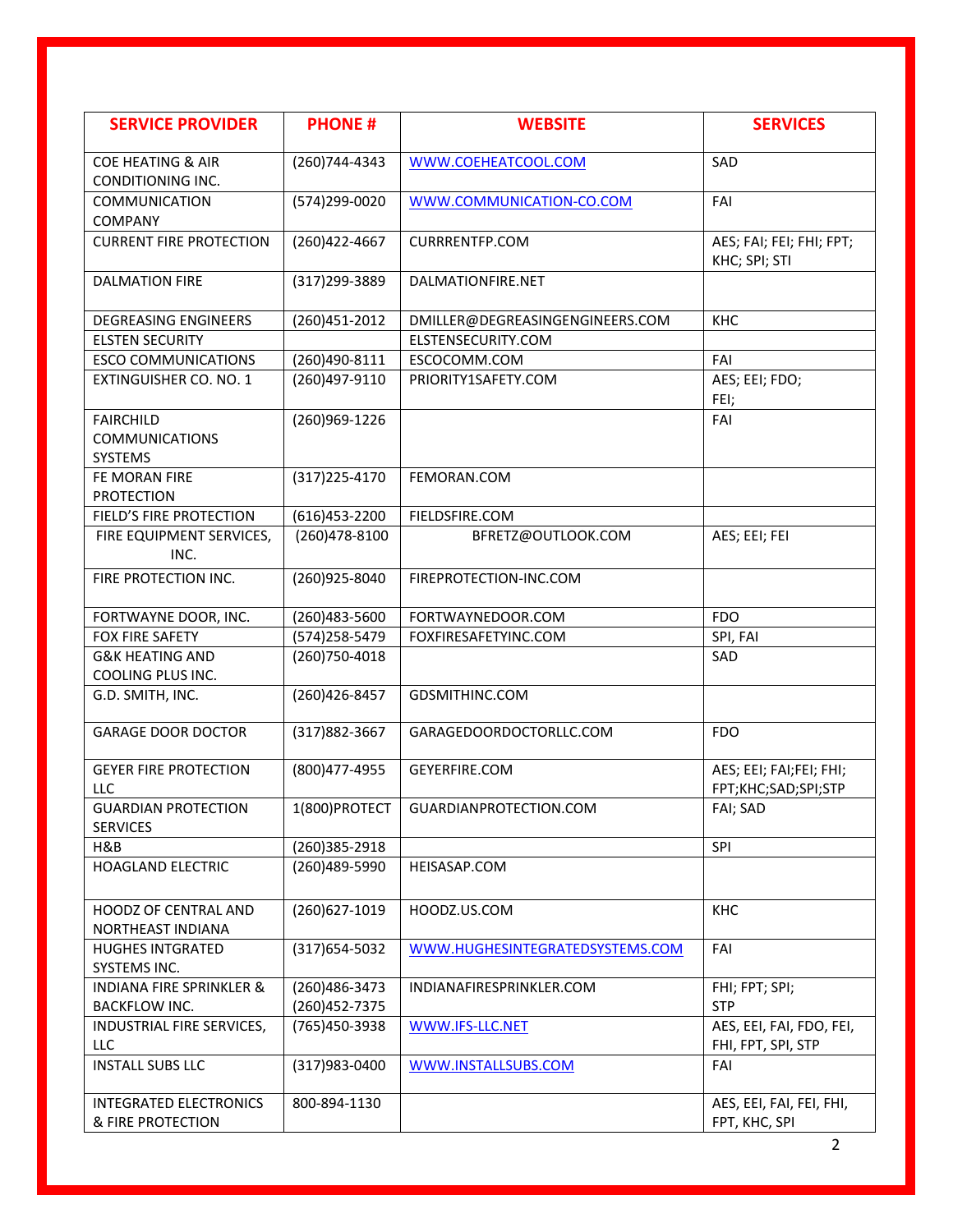| <b>SERVICE PROVIDER</b>                         | <b>PHONE#</b>                  | <b>WEBSITE</b>                  | <b>SERVICES</b>                                     |
|-------------------------------------------------|--------------------------------|---------------------------------|-----------------------------------------------------|
| JCI                                             | (574) 323-2850                 | WWW.JCI.COM                     | FAI                                                 |
| JF MILLER HEATING                               | (260)484-4344                  | WWW.JFMILLERHVAC.COM            | SAD                                                 |
| JACOB-DIETZ, INC                                | (317) 631-2304                 | JDIFIRE.COM                     | AES;EEI;FEI                                         |
| <b>JOHNSON CONTROLS</b>                         | (574)323-2850                  | JOHNSONCONTROLS.COM             | AES; EEI; FAI; FEI<br>FHI; FPT; SAD; SPI; STP       |
| <b>JO MORY</b>                                  | (260)489-5531                  |                                 |                                                     |
| <b>KOORSEN ENVIRONMENTAL</b><br><b>SERVICES</b> | (317) 608-2440                 | WWW.KOORSENES.COM               | KHC                                                 |
| KOORSEN FIRE & SECURITY                         | (260) 483 - 7557               | KOORSEN.COM                     | AES; EEI; FAI; FDO; FEI;<br>FHI; FPT; SAD; SPI; STP |
| <b>KROPP FIRE PROTECTION</b><br><b>INC</b>      | (574)237-9810                  |                                 | FAI, SPI                                            |
| <b>LAKELAND ELECTRONICS</b>                     | (260) 665-2127                 | LAKELANDELECTRONICS.COM         | FA                                                  |
| LAKESIDE FIRE & SAFETY                          | (269) 674-3663                 |                                 | AES, EEI, FEI, KHC                                  |
| <b>LAKESIDE SECURITY</b><br>SOLUTIONS, LLC      | (260) 705-5798                 | LAKESIDESECURITYSOLUTIONS.COM   | FAI                                                 |
| <b>LEGACY FIRE PROTECTION</b>                   | (574)293-0400                  | WWW.LFP-1.COM                   | SPI, FAI                                            |
| LYONS FIRE AND SAFETY                           | (317) 775-0996                 | LYONSFIREANDSAFETY.COM          | SPI, FAI                                            |
| <b>MANN'S INC</b>                               | (260)356-0811                  |                                 |                                                     |
| MCCLELLAND & ASSOCIATES                         | (574) 286-7883                 | KESC1990@LIVE.COM               | KHC                                                 |
| MCDEVITT MECHANICAL LLC                         | (260) 485-3055                 |                                 | SAD                                                 |
| MJM MECHANICAL                                  | (260)483-0878                  | MJMFORTWAYNE.COM                | SAD                                                 |
| NELBUD SERVICES GROUP                           | (855) 635-2839                 | NELBUD.COM                      | AES; EEI; FAI; FEI; FHI;<br>FPT; KHC; SAD; SPI; STP |
| NEW ERA TECHNOLOGY                              | (260)490-8111                  | NEWERATECH.COM                  | FAI                                                 |
| NICELY DONE MECHANICAL                          | (260)210-0000                  |                                 | SAD                                                 |
| <b>OVERHEAD DOOR</b>                            | (260)484-1840                  | OVERHEADDOORFTWAYNE.COM         | <b>FDO</b>                                          |
| <b>PREMIER</b><br><b>COMMUNICATIONS</b>         | (260)497-8338                  | PREMIERCOMMFW.COM               | FAI; SAD                                            |
| PRIORITY 1 LLC                                  | (260)497-7993                  | PRIORITY1SAFETY.COM             | FAI; SAD                                            |
| RASK FIRE & LIFE SAFETY LLC                     | (219)628-2996<br>(219)531-0167 | RASKLIFESAFETY.COM              | EEI; FAI; FDO; FEI; FHI;<br>FPT; SAD; SPI; STP      |
| RAYNOR DOOR AUTHORITY                           | (260)471-5200                  | FTWAYNE.RAYNORDOORAUTHORITY.COM | <b>FDO</b>                                          |
| <b>RIVER CITY FIRE</b><br>PROTECTION INC        | (260)494-7437                  | RCFIREPRO.COM                   | FHI; FPT; SPI; STP                                  |
| <b>ROBERT DIETRICK</b><br><b>COMPANY</b>        | (260)244-4668                  | WWW.RD-CO.COM                   | <b>FDO</b>                                          |
| RYAN FIREPROTECTION, INC.                       | (317) 770-7100                 | RYANFP.COM                      | EEI; FAI; FDO; FEI; FHI;<br>FPT; SAD; SPI; STP      |
| SAFECARE SERVICES                               | $(317)359-3455$                | SAFECARECORP.COM                |                                                     |